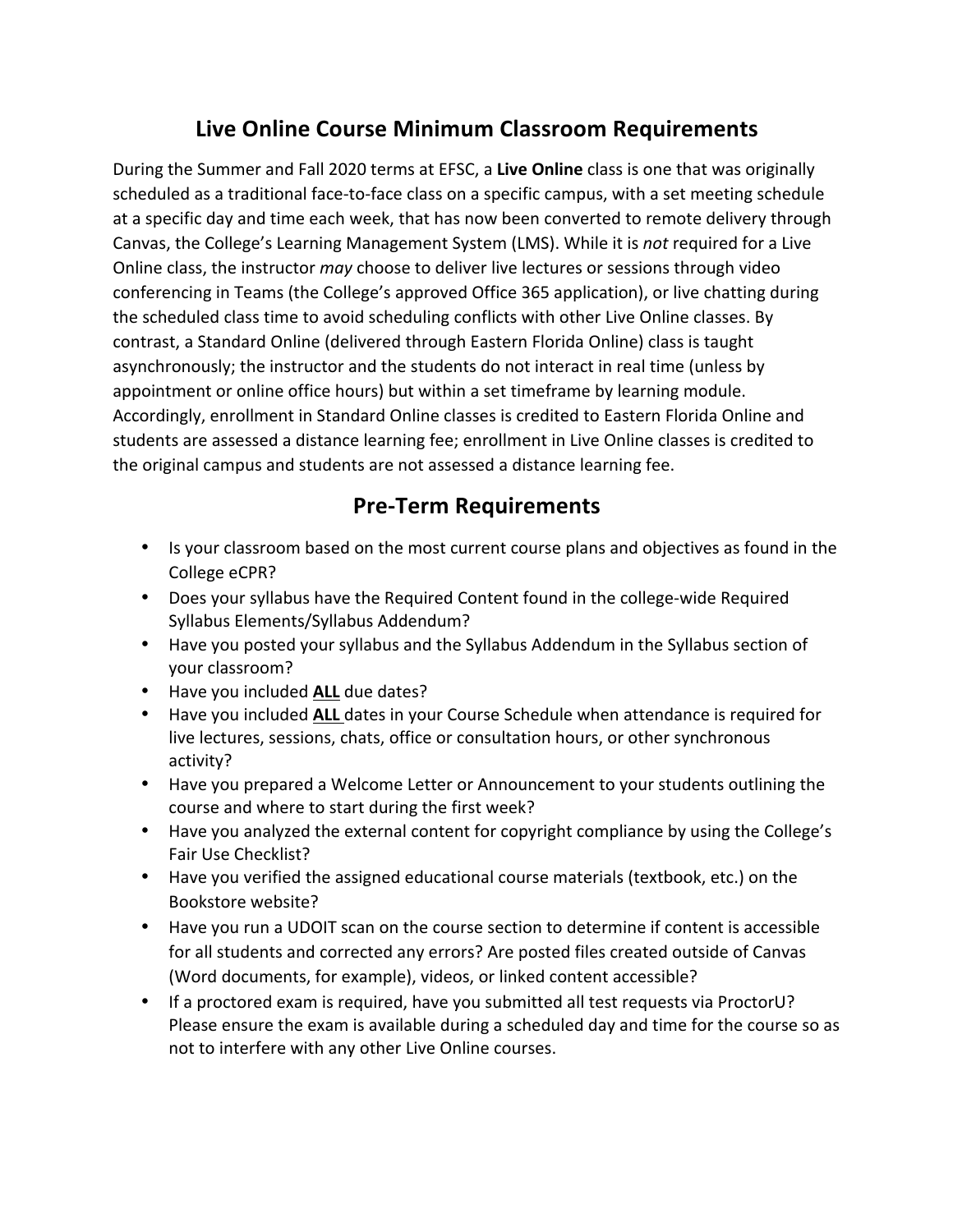• Will the classroom be made available by 8AM of the first day of the term? The answer to this **must be yes**. If this course is participating in "First Day" the course must be made available no later than the Thursday [double check this] before the start of term.

## **Active Course Management Requirements**

- When completing your Census Report, check "People" in the LMS and make sure there aren't any "observers." Notify any "observers" that they must complete the LMS Orientation in order to participate in the course. Report any remaining "observers" as non-attending by the Census Report due date.
- Communicate expectations weekly to students via a week-at-a-glance page (Learning plan or a similar page within a module), announcement, or some other documentable method within the LMS course shell (e-mails on their own are discouraged unless they are then pasted within an LMS page for students to view at a later date).
- Communicate with the institution (Department Chair, etc.) via your EFSC Outlook account.
- Communicate with students via either your EFSC Outlook account or the LMS mail feature (preferred). Do NOT provide any academic information to a student via their personal email address. That is a possible FERPA violation.
- Respond to all EFSC Institutional email and student email within 48 hours of receipt of the email, Monday through Friday. If you will be unreachable for an extended period of time, please inform your students and Department Chair.
- Submit required reports by established EFSC deadlines, i.e., Census Reporting, Student Success Check (optional), Assessment Reporting, Final Grade Submission, etc.
- Evaluate and grade all assignments within the communicated timeline. It is **suggested** that shorter assignments (discussion boards, quizzes, etc.) should be returned within a week and longer assignments (papers, exams, etc.) should be returned within two weeks.
- Encourage students to complete Student Faculty Opinion Surveys.
- Verify all proctored exams have the correct password and that availability dates match the syllabus/course schedule dates.

## **End of Term Requirements**

- ALL final grades are due by NOON, the Monday after finals week.
- Double check "People" in the LMS and make sure there aren't any lingering "observers." If there are, contact the Registrar and Department Chair immediately.
- Assign zeroes for any missing grades in the LMS gradebook.
- Submit final grades in TitanWeb. They DO NOT transfer automatically. Last date of attendance/activity/interaction will be required for any students with a final grade of F.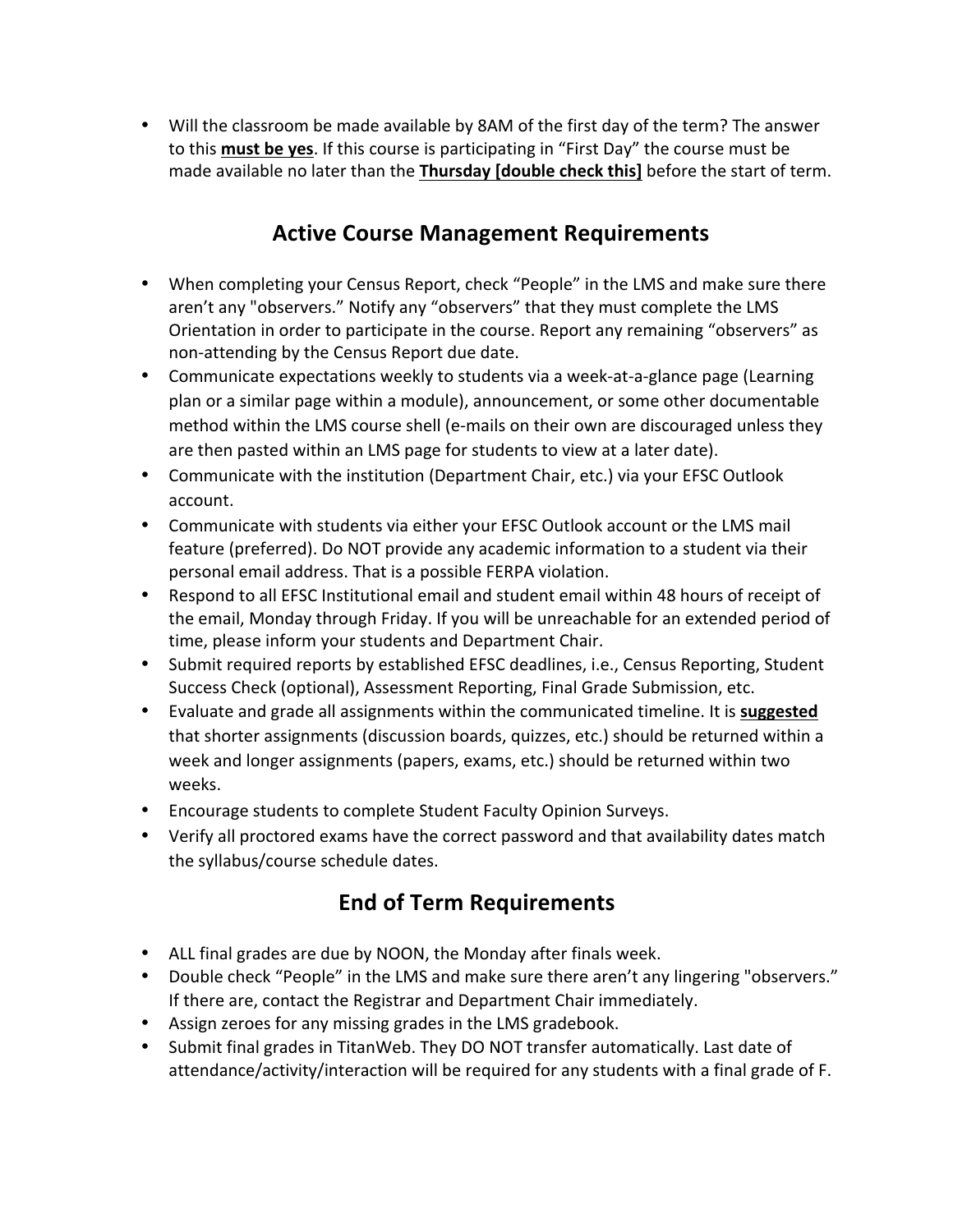• If you have any students receiving an Incomplete Grade, complete the Incomplete Grade Form (IGF) located in the document center. For an Incomplete the student must have a documented extenuating circumstance, must have successfully completed at least 75% of the course work, and have a reasonable chance of making a passing grade.

#### **ADJUNCT FACULTY ONLY**

- After submitting final grades, email your syllabus and gradebook to the EF Online department administrative assistant and cc the Department Chair.
	- $\circ$  Syllabus in Word or PDF titled:

LAST NAME\_FIRST NAME\_SEMESTER CODE\_COURSE PREFIX\_NUMBER SECTION SYLLABUS

Example: Banner\_Bruce\_201840\_PHY2025\_02Z\_Syllabus

o Semester Gradebooks (not just final grades) in Excel. Export your grades from Canvas, click "File;" then "Save As" and name the file as:

LAST NAME\_FIRST NAME\_SEMESTER CODE\_COURSE PREFIX\_NUMBER SECTION GRADEBOOK

Example: Banner\_Bruce\_201840\_PHY2025\_02Z\_Gradebook

### **Instructional Design**

- **[Required]** Verify that all competencies and learning objectives are covered in the modules.
- **[Suggested]** Identify which competencies are covered in each module for students.
- **[Suggested]** Create a learning activity to be completed by students before any Live Online session.
- **[Suggested]** Send a quick email or short survey to students before a Live Online session asking students about their opinions or experiences related to the course topic.
- **[Suggested]** Limit Live Online sessions to one or two hours, with as much interaction (discussions, focused questions, etc.) between instructor and students as possible to keep students focused and to better create an online learning community.
- **[Suggested]** Create an agenda for each Live Online session in order to ensure that students attend and to prevent duplicating content that is covered asynchronously elsewhere in the course.
- **[Suggested]** Record each Live Online session so that students can review later or to provide equitable access for any student who missed the session because of an excused absence.